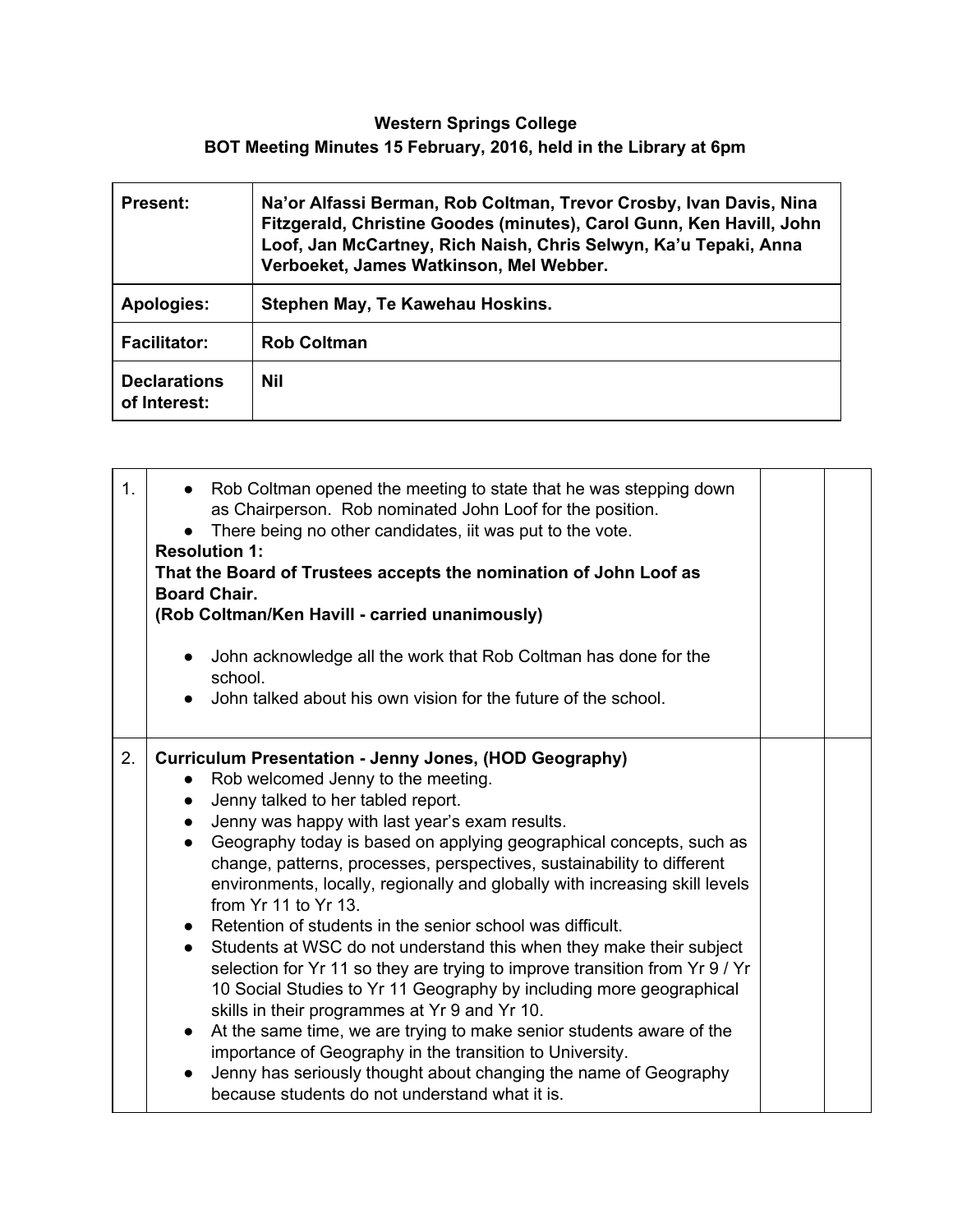|    | This year there have been a number of Yr 10 students accelerated into<br>Yr 11 Geography. They have been a good influence on the Yr 11<br>students and hopefully they will continue with Geography or their<br>acceleration will not give them the extra time in Yr 13.<br>HL would like promotion of Geography through junior Social Studies.<br>$\bullet$<br>SN suggested doing a local Social Studies topic around rising sea<br>$\bullet$<br>levels.                                                                                                                                                                                                                                                                                                                                                                                                                                                                                                                                                                                                                                                                                                                                                                                                                                                                                     |                 |  |
|----|----------------------------------------------------------------------------------------------------------------------------------------------------------------------------------------------------------------------------------------------------------------------------------------------------------------------------------------------------------------------------------------------------------------------------------------------------------------------------------------------------------------------------------------------------------------------------------------------------------------------------------------------------------------------------------------------------------------------------------------------------------------------------------------------------------------------------------------------------------------------------------------------------------------------------------------------------------------------------------------------------------------------------------------------------------------------------------------------------------------------------------------------------------------------------------------------------------------------------------------------------------------------------------------------------------------------------------------------|-----------------|--|
|    | Rob Coltman thanked Jenny for her presentation.                                                                                                                                                                                                                                                                                                                                                                                                                                                                                                                                                                                                                                                                                                                                                                                                                                                                                                                                                                                                                                                                                                                                                                                                                                                                                              |                 |  |
| 3. | <b>Strategic Discussion</b><br>Ken talked to his tabled document '2015-2017 Draft Strategic Plan'.<br>We now need to look at this to see if there are any recommendations<br>for the amendment and retention of the strategic plan goals and<br>objectives for the 2016-2018 plan which will be reviewed annually.<br>John suggested incorporating some other strategic goals relating to<br>$\bullet$<br>finance, marketing, HR etc<br>Rob said to review the quality of our operational situation would be<br>good.<br>John would like a closer objective between the BOT Agenda and<br>Strategic Plan and Goals.<br>Discussion took place and out of this discussion it was decided to call a<br>$\bullet$<br>meeting involving the whole board. If a board member cannot be there<br>then they can submit a written submission.<br>Data coming out of the Quality of Service Review could be another<br>goal to look at.<br>James said that the Kura has perspectives that need to be addressed<br>too.<br>The meeting will be 2 hours long. Date to be advised. Meeting to be<br>convened in a couple of weeks. Those that cannot make the meeting<br>to email Christine or John.<br>Strategic Plan and Goals to be sent to BOT members who will come<br>back with endorsement of existing statements or modify.<br><b>Resolution 2</b> | <b>HL</b><br>GS |  |
|    | That the board convene a meeting to update the Strategic and Annual<br>Plan along with their goals and objectives, responsibilities and<br>outcomes. Alongside this should be consideration for the draft budget.<br>Such a meeting to be convened within 3 weeks at a time to be advised.<br>(John Loof / Rob Coltman - carried)                                                                                                                                                                                                                                                                                                                                                                                                                                                                                                                                                                                                                                                                                                                                                                                                                                                                                                                                                                                                            |                 |  |
| 4. | <b>Monitoring</b><br>Finance<br>HL reported that the draft budget was not quite ready. He will send out<br>$\bullet$<br>to BOT hopefully by the weekend.<br>This budget will come before the board at its next meeting.<br>$\bullet$<br>HL would like the tabled November 2015 Finance minutes not to be<br>$\bullet$                                                                                                                                                                                                                                                                                                                                                                                                                                                                                                                                                                                                                                                                                                                                                                                                                                                                                                                                                                                                                        | HL              |  |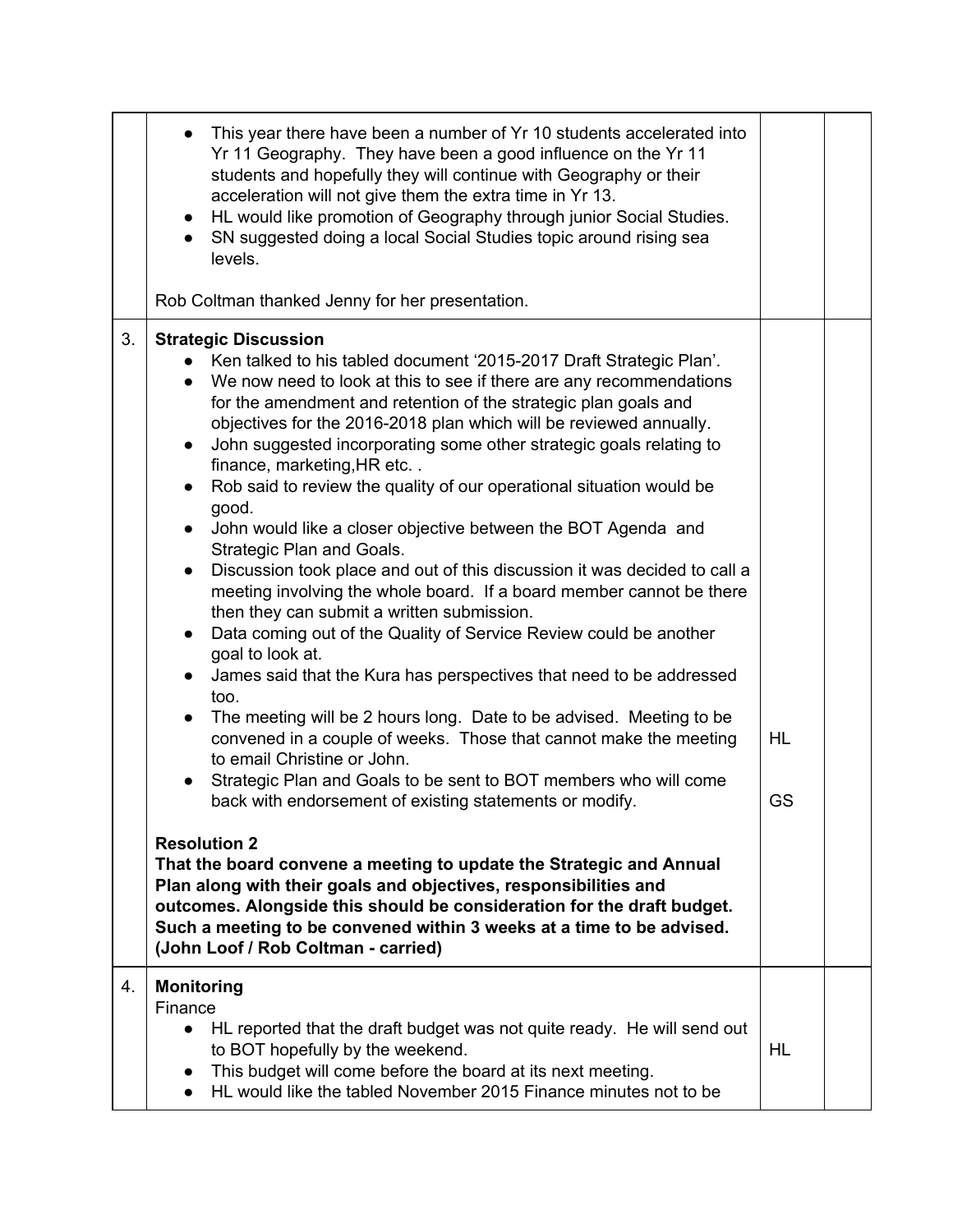|    | adopted but to go back to the next Finance meeting for<br>reconsideration.<br>Suggestion that trustees might like to think about increasing donations<br>for a fixed term to allow for a special project. At the end of the project<br>the donation would revert back to its normal amount.<br><b>Discipline</b><br>No suspensions so far this year.                                                                                                                                                                                                                                                                                                                                                                                                                                                                                                                                                                                                                                                                                                                                                                                                                                                                                                                                                                                                                                                                                           |           |  |
|----|------------------------------------------------------------------------------------------------------------------------------------------------------------------------------------------------------------------------------------------------------------------------------------------------------------------------------------------------------------------------------------------------------------------------------------------------------------------------------------------------------------------------------------------------------------------------------------------------------------------------------------------------------------------------------------------------------------------------------------------------------------------------------------------------------------------------------------------------------------------------------------------------------------------------------------------------------------------------------------------------------------------------------------------------------------------------------------------------------------------------------------------------------------------------------------------------------------------------------------------------------------------------------------------------------------------------------------------------------------------------------------------------------------------------------------------------|-----------|--|
| 5. | <b>Identify Agenda Items for Next Meeting:</b><br>Scholarship Report (following on from earlier discussions).<br>Discussion regarding Development Manager's position and forward<br>thinking around this.<br>Update on constitutional issues for co-governance.<br>$\bullet$<br>Board sub committees (these to be agreed on at next meeting). Rau<br>$\bullet$<br>Hoskins has expressed an interest in attending the Design Control<br>Group meetings. This group is informal. James to let Rau know when<br>the next meeting is. Kent Dadson also to be advised when this is on.<br>Nga Puna O Waiorea - Discussion ensued about where does the<br>Caretaker's House fit with the Ministry as far as the rebuild is<br>concerned. Colleen Tebbutt to be asked to go and seek clarification<br>and get back to us. James stated that this house is needed for future<br>rumaki growth. Is it a BOT responsibility or a Ministry responsibility.<br>The house is not included in the rebuild. We need clarification around<br>ownership. Do we need a written document about the evolution of this<br>house? Yes. SN and HL to work on this. There are pros and cons on<br>both positions (BOT owned or Ministry owned).<br>Rumaki special resourcing grant. Sustaining a model post 2017. We<br>need to get a process in place so transition into 2018 is smooth.<br>Finance committee should have Rumaki Finance as an item on its<br>agenda. | SN/<br>HL |  |
| 6. | <b>Confirmation of Minutes:</b><br>Jan would like the word 'document' under Strategic Discussion -<br>School Development - to be changed to 'development' under bullet<br>point No. 5. in November minutes.<br><b>Resolution 3</b><br>That the minutes of the previous BOT meeting be approved, with Jan's<br>amendment, including Principal's Report, Geography Report, Health &<br>Safety minutes, TAPAC minutes (not Finance minutes) and<br>Correspondence. (Rob Coltman/ Trevor Crosby - carried)                                                                                                                                                                                                                                                                                                                                                                                                                                                                                                                                                                                                                                                                                                                                                                                                                                                                                                                                         |           |  |
| 7. | Wrap-up                                                                                                                                                                                                                                                                                                                                                                                                                                                                                                                                                                                                                                                                                                                                                                                                                                                                                                                                                                                                                                                                                                                                                                                                                                                                                                                                                                                                                                        |           |  |